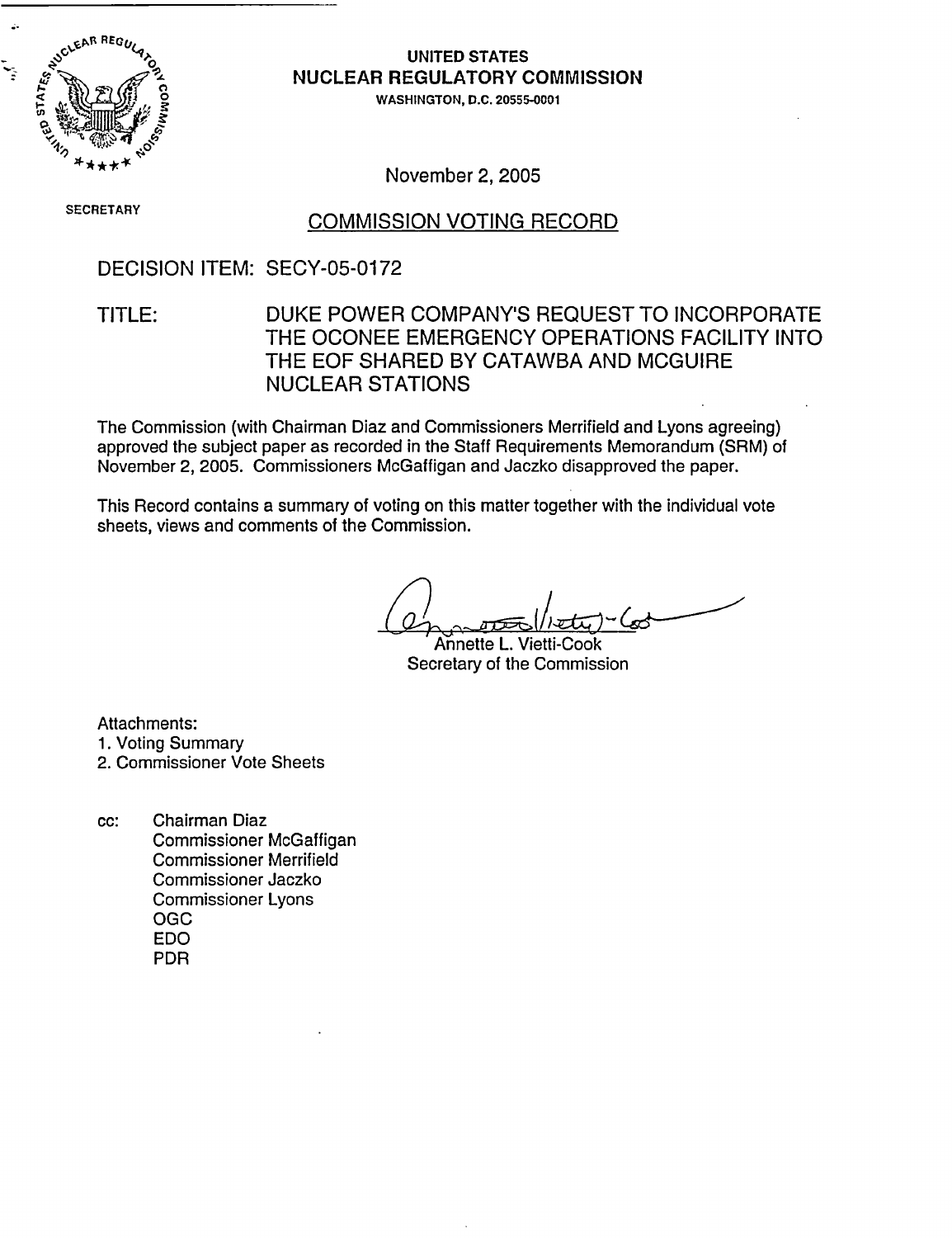### VOTING SUMMARY - SECY-05-0172

 $\ddot{z}$ 

### RECORDED VOTES

|                         |              | APRVD DISAPRVD ABSTAIN PARTICIP COMMENTS | <b>NOT</b> |   | <b>DATE</b> |
|-------------------------|--------------|------------------------------------------|------------|---|-------------|
| CHRM. DIAZ              | X            |                                          |            | X | 10/5/05     |
| <b>COMR. McGAFFIGAN</b> |              | X                                        |            | X | 10/26/05    |
| <b>COMR. MERRIFIELD</b> | $\mathsf{X}$ |                                          |            | X | 10/6/05     |
| COMR. JACZKO            |              | X                                        |            | X | 10/18/05    |
| <b>COMR. LYONS</b>      | Χ            |                                          |            | X | 10/13/05    |

### COMMENT RESOLUTION

In their vote sheets, Chairman Diaz and Commissioners Merrifield and Lyons approved the staff's recommendation and provided some additional comments. Commissioners McGaffigan and Jaczko disapproved the paper. Subsequently, the comments of a majority of the Commission were incorporated into the guidance to staff as reflected in the SRM issued on November 2, 2005.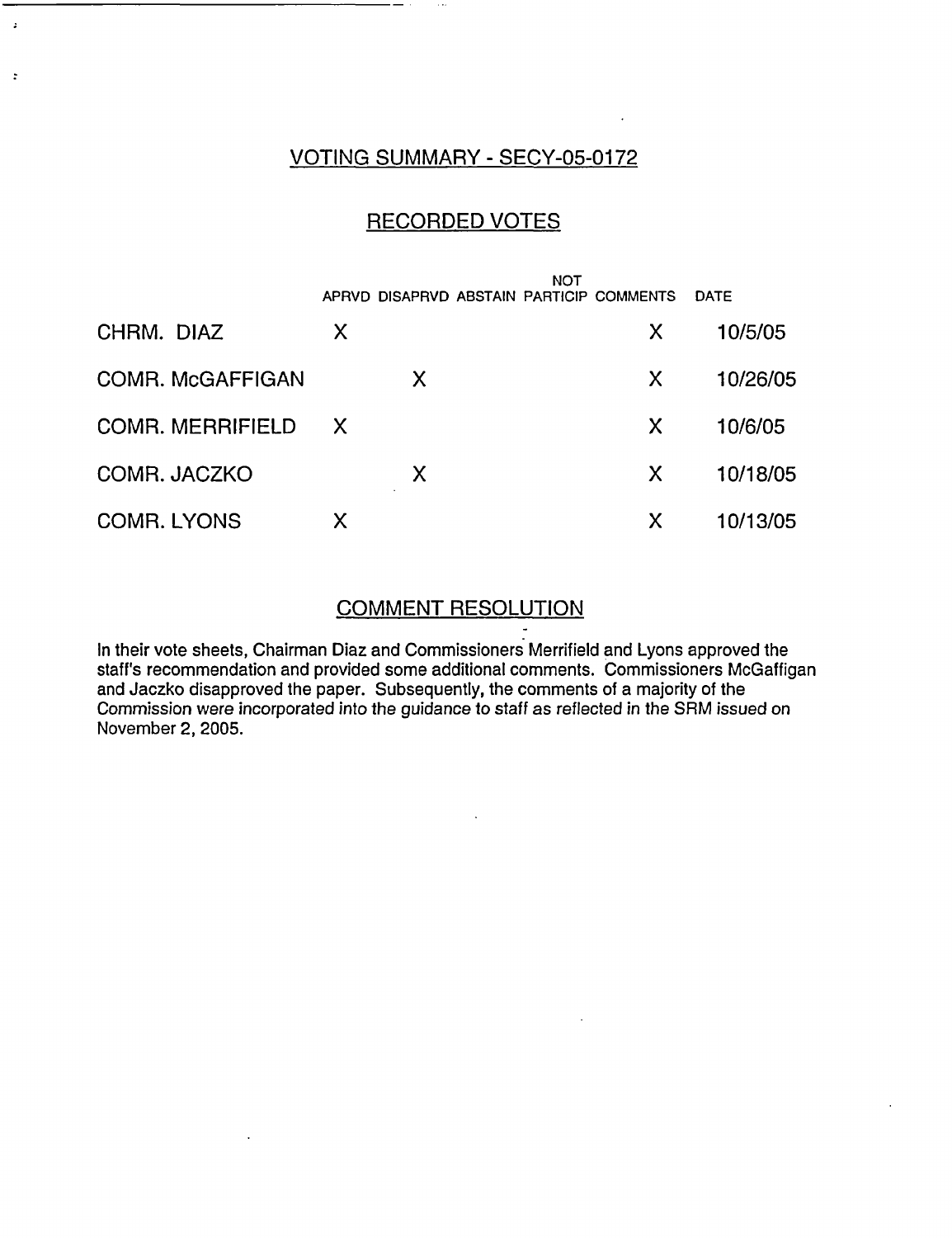# RESPONSE SHEET

TO: Annette Vietti-Cook, Secretary

FROM: CHAIRMAN DIAZ

SUBJECT: SECY-05-0172 - DUKE POWER COMPANY'S REQUEST TO INCORPORATE THE OCONEE EMERGENCY OPERATIONS FACILITY INTO THE EOF SHARED BY CATAWBA AND MCGUIRE NUCLEAR STATIONS

w/@pmments Approved xx **(M)** Disapproved \_\_\_\_\_\_\_\_\_ Abstain

Not Participating

COMMENTS:

 $\ddot{\cdot}$ 

See attached comments.

**SIGN DATE** Entered on "STARS" Yes V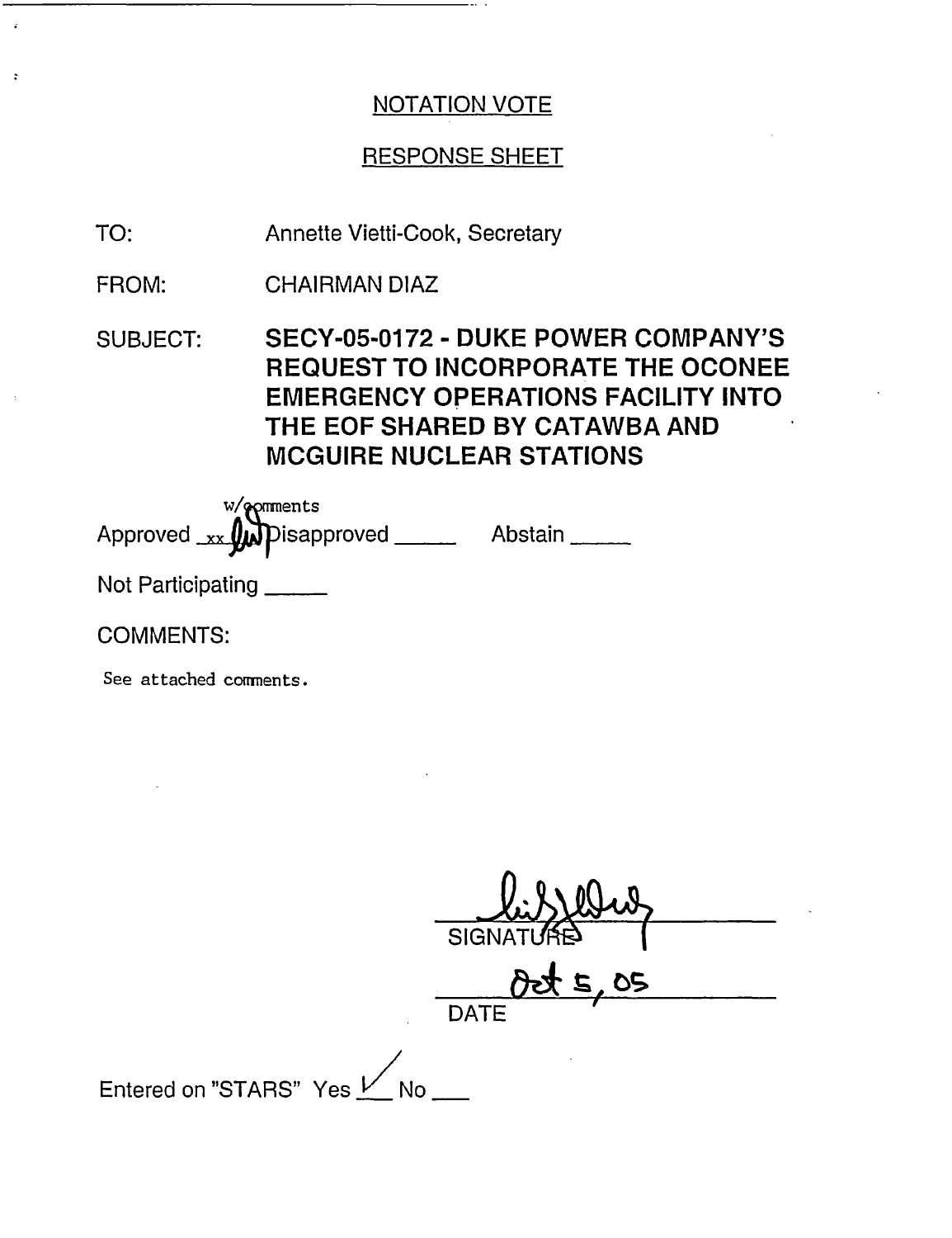#### Chairman Diaz's Comments on SECY-05-0172

 $\ddot{\phantom{a}}$ 

I approve the proposal by Duke Power Company to incorporate the existing emergency operating facility (EOF) for the Oconee Nuclear Station into the Catawba/McGuire EOF in Charlotte, North Carolina, subject to the following condition: The licensee should maintain the former near-site EOF in Clemson, South Carolina, or an equivalent facility, functional in order to accommodate the NRC site team, if needed. The desire for maintaining functionality of the near-site EOF is addressed in the SECY, was agreed to by the licensee, and is similar to the condition imposed by the NRC on Southern Nuclear Operating Company for that licensee's common EOF for its Hatch, Farley, and Vogtle plants.

In addition, and also consistent with the direction in the SRM for SECY-04-0236 related to the Southern Nuclear Operating Company common EOF proposal, the staff should inform the Commission of any future significant emergency response issues which may impact communication and coordination between the licensee, the public, and County, State, and Federal agencies, especially as they relate to the distance between the Oconee site and the EOF in Charlotte, North Carolina.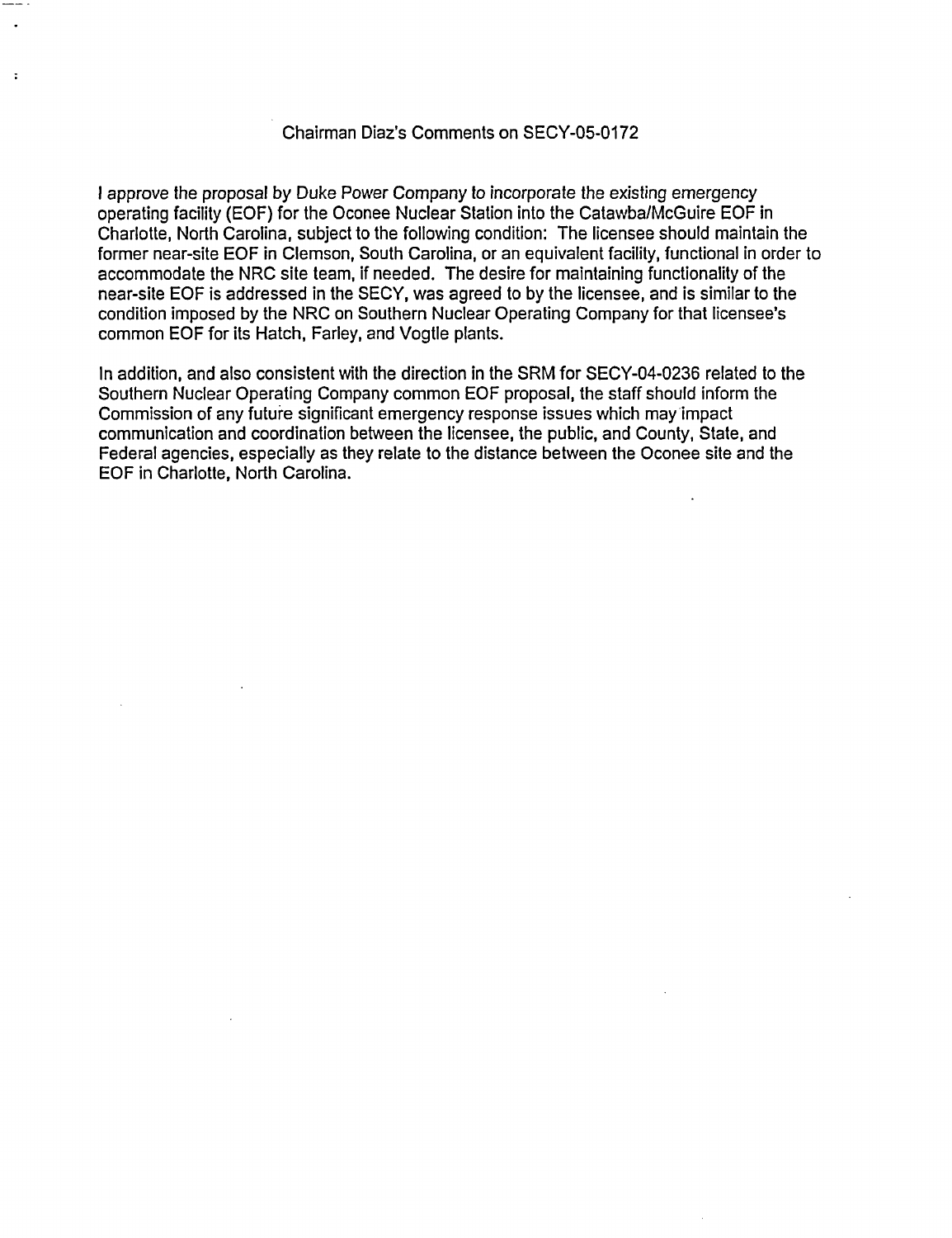## RESPONSE SHEET

TO: Annette Vietti-Cook, Secretary

FROM: COMMISSIONER MCGAFFIGAN

SUBJECT: SECY-05-0172 - DUKE POWER COMPANY'S REQUEST TO INCORPORATE THE OCONEE EMERGENCY OPERATIONS FACILITY INTO THE EOF SHARED BY CATAWBA AND MCGUIRE NUCLEAR STATIONS

Approved <sub>-</sub> w/comments Disapproved  $\underline{\times}$  Abstain

Not Participating

COMMENTS:

See attached comments.

SIGNATURE  $J\mathcal{C}_{Q}$ *ft* DATE

Entered on "STARS" Yes  $\times$  No \_\_\_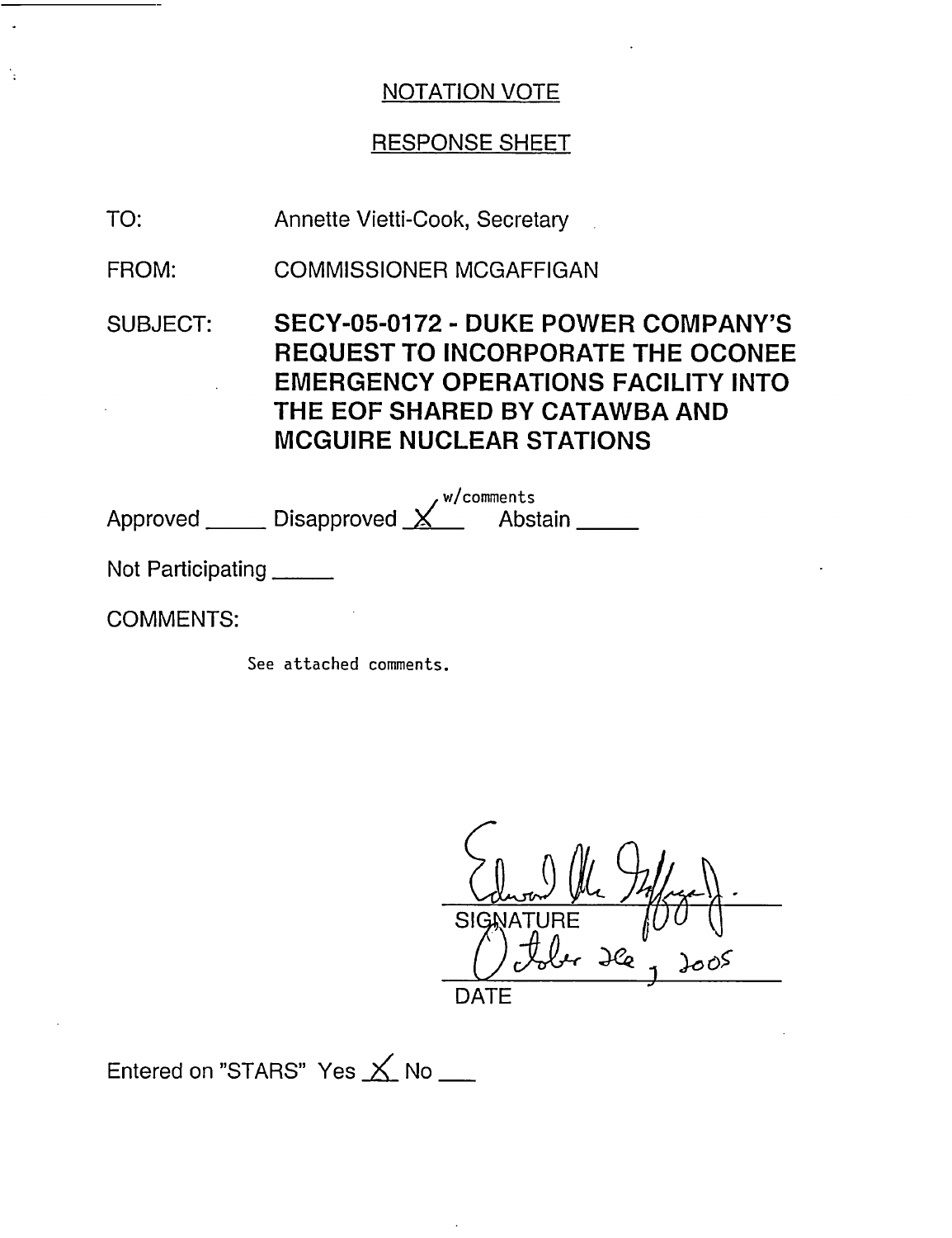#### Commissioner McGaffiqan's Comments on **SECY-05-0172**

I join Commissioner Jaczko in disapproving the staff's recommendation that Duke Power Company be allowed to incorporate the existing near-site emergency operations facility (EOF) for the Oconee Nuclear Station located in South Carolina into the Catawba/McGuire EOF located in Charlotte, North Carolina.

This request by Duke Power Company ("Duke") is nearly identical to the one recently approved by the Commission (by a 3 - 2 vote with myself one of those opposed) for Southern Nuclear Operating Company ("Southern") in SECY-04-0236. In my lengthy vote on that earlier action, I recounted the history of the Commission's regulatory stance on combining EOFs and I will not repeat all of it here. With that said, however, it is worth noting that the instant Duke request is very similar to that licensee's earlier request that the Commission disapproved and was sustained by the Courts. See Duke Power Co. v. NRC, 770 F.2d 386, 390-91 (4th Cir. 1985). Duke asserted in its current application - with the NRC staff concurring per the instant SECY that the attributes cited in the rejection of the earlier request had been remedied, using much the same arguments as were advanced in SECY-04-0236.

I stated that I was unpersuaded in my January 28, 2005 vote (SECY-04-0236) and I remain unpersuaded, although this is a somewhat closer call because Oconee is 125 miles from the proposed EOF, compared to distances two and three times greater in the Southern case.

In my vote on SECY-04-0236, I noted that Harold Denton, President Carter's personal representative at Three Mile Island during the 1979 accident, needed to be on the scene and in nearby Harrisburg and that Mr. Denton himself had recently declared that the change in the last quarter century in media technology (the advent of 24 - hour cable news, etc.) would enormously complicate event response today. Also in my previous vote, I stated:

The tragic events of September 11, 2001 and the media responses for subsequent incidents since then have increasingly demonstrated the burdens inherent in the Lead Federal Agency duties that will fall to the NRC following an emergency at any of our licensees. Discharging those duties will be challenging enough under any circumstances.

The very recent events associated with Hurricane Katrina, especially those in Louisiana where New Orleans and Baton Rouge are separated by only 80 miles, have only strengthened my view that attempting to discharge Lead Federal Agency duties 125 miles away from an ongoing emergency in a different State would not be a defensible strategy. Yes, the licensee plans to retain legacy space for an NRC near-site team and, yes, communications technology has improved and will continue to improve. Nonetheless, I continue to hold to the position that I first stated in 1998 (SECY-98-274):

"Following a plant emergency, the national media will fight for the closest site proximity, and instant and repeated access to those representing the Agency."

This was again most vividly demonstrated during Hurricane Katrina. The representatives of the media will not remain in Charlotte, North Carolina during an event of National Significance ongoing 125 miles away in South Carolina. They also will not remain at any Joint Information Center, even a local one, if the personnel there are largely just members of the NRC, government, and licensee public affairs organizations. Seeing no decision makers in the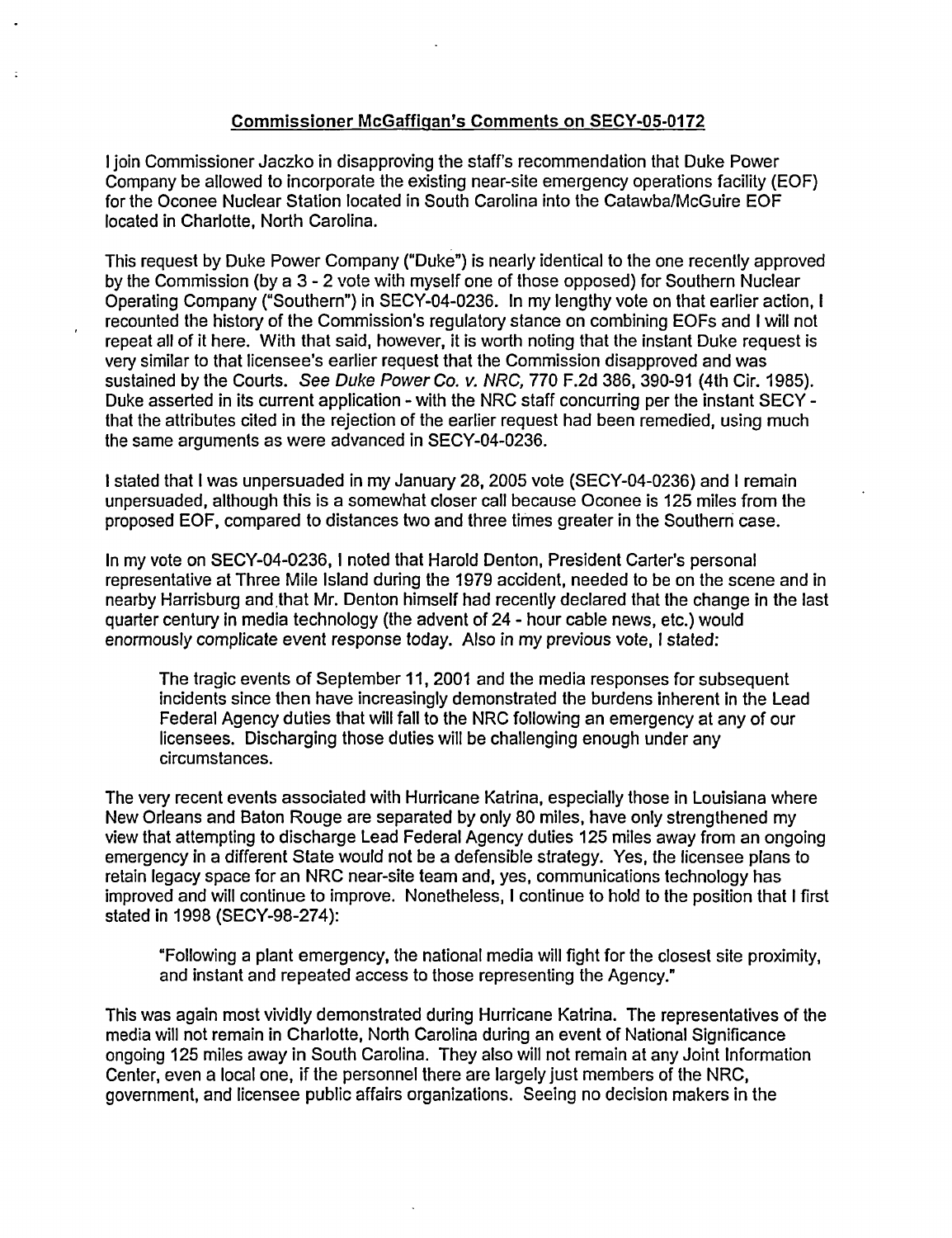locality, the media will take their portable video cams and go looking for those who are still local, whoever they are, wherever they are, and however inaccurate they are. The lurid but thankfully erroneous accounts of shootouts, murder, and multiple atrocities in the New Orleans Superdome are instructive and on point, as were the nationally promulgated predictions of venomously toxic sludge and 10,000 dead. In any event that results in the NRC becoming the Lead Federal Agency, the additional factors concerning nuclear radiation would be a "force multiplier" to similar fears and rumors.

 $\log 26/05$ 

Edward McGaffigan, Jr.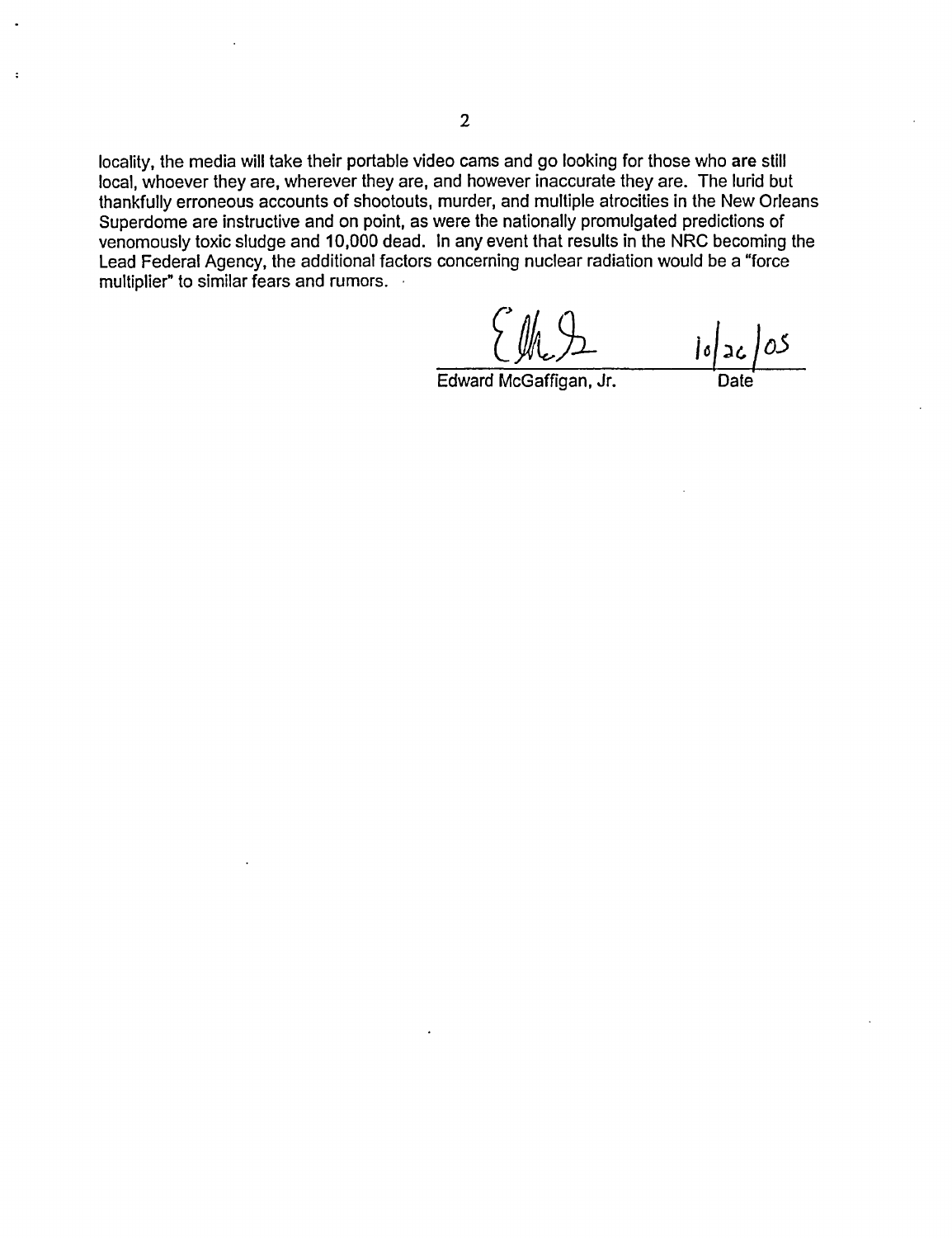## RESPONSE SHEET

TO: Annette Vietti-Cook, Secretary

FROM: COMMISSIONER MERRIFIELD

SUBJECT: SECY-05-0172 - DUKE POWER COMPANY'S REQUEST TO INCORPORATE THE OCONEE EMERGENCY OPERATIONS FACILITY INTO THE EOF SHARED BY CATAWBA AND MCGUIRE NUCLEAR STATIONS

| Approved / Disapproved _____ | Abstain ______ |
|------------------------------|----------------|
| Not Participating            |                |
| <b>COMMENTS:</b>             |                |
| assall comment               |                |

SIGNATURE DATE  $\frac{1}{2}$ 

Entered on "STARS" Yes  $x$  No  $\frac{1}{x}$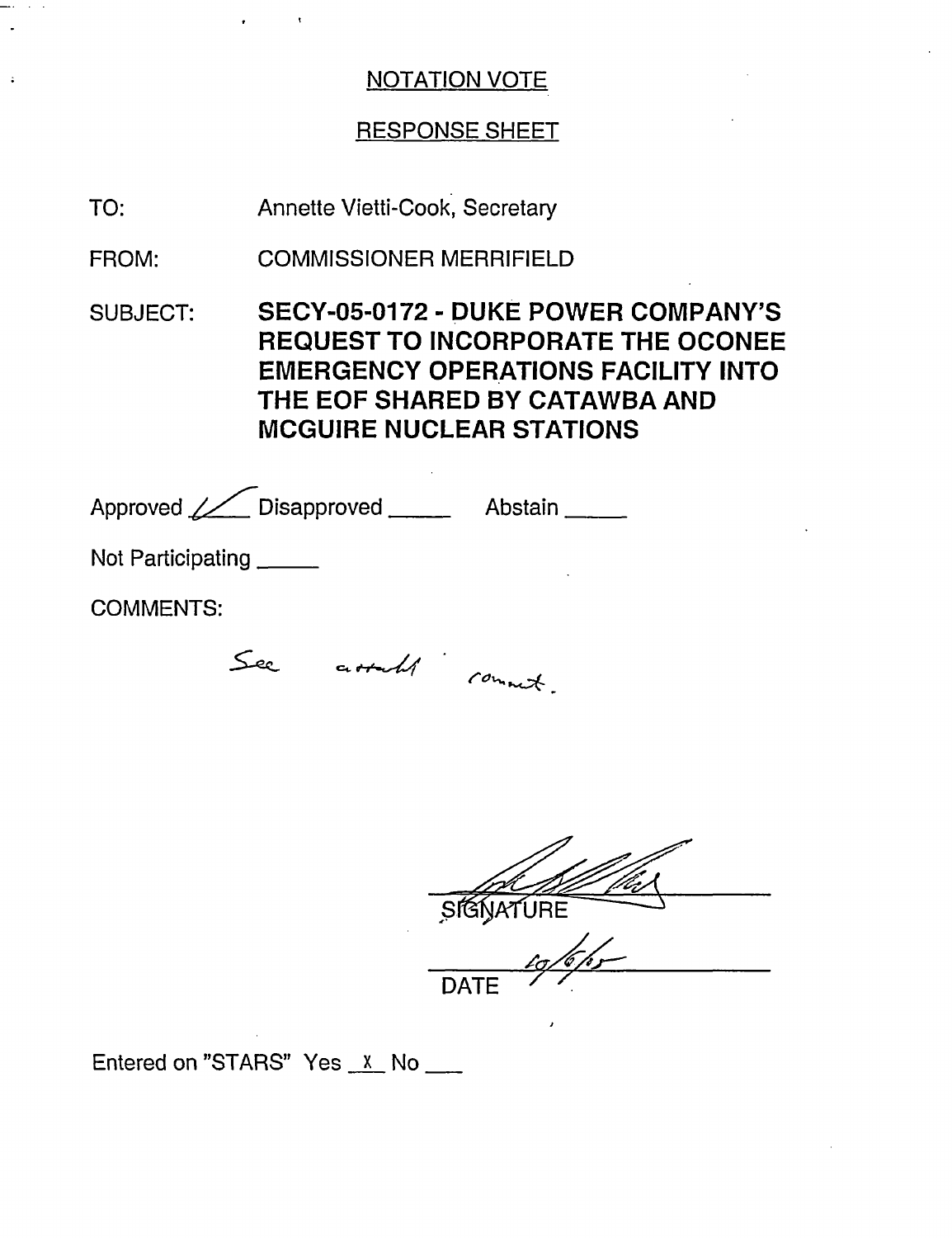#### **Commissioner Merrifield's Vote on SECY-05-0172 Duke Power Company's Request to Incorporate the Oconee Emergency Operating Facility into the EOF Shared by Catawba and McGuire Nuclear Stations**

I approve the staff recommendation to incorporate the Oconee Emergency Operations Facility (EOF) into the EOF that currently houses the Catawba and McGuire EOFs in Charlotte, North Carolina. I believe the licensee has adequately addressed the concerns expressed by the Commission in the 1984 denial of Duke's previous proposal to incorporate the Oconee EOF into the Charlotte EOF, by making provisions to ensure adequate interface with Federal, State, and local emergency management organizations.

As I noted in my vote on SECY-04-0236 (Southern Company's request to combine the Farley, Hatch, and Vogtle plants), I continue to support revising 10 CFR Part 50 to make the requirements for EOFs more performance-based so that other multi-plant licensees may consolidate their EOFs, if those licensees can demonstrate their emergency response strategies will adequately cope with an emergency at any of the associated plants.

~/4 */s-S-*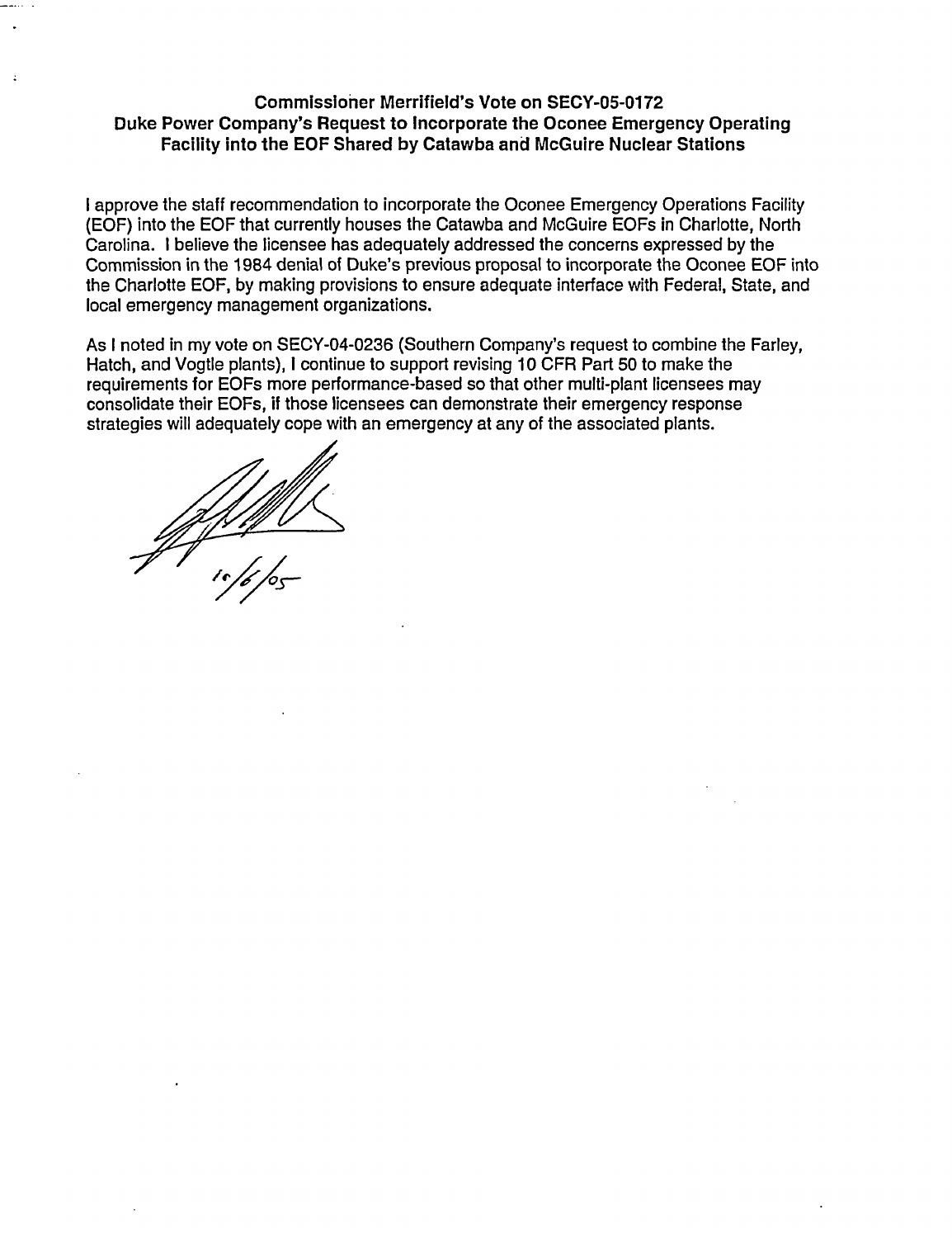## RESPONSE SHEET

- TO: Annette Vietti-Cook, Secretary
- FROM: **COMMISSIONER JACZKO**
- SUBJECT: SECY-05-0172 DUKE POWER COMPANY'S REQUEST TO INCORPORATE THE OCONEE EMERGENCY OPERATIONS FACILITY INTO THE EOF SHARED BY CATAWBA AND MCGUIRE NUCLEAR STATIONS

Approved Disapproved X Abstain

- Not Participating
- COMMENTS: See attached comments.

*f* / **SIGNATURE**  $\sqrt{\frac{1}{2}}$ **'I**

DATE

Entered on "STARS" Yes X No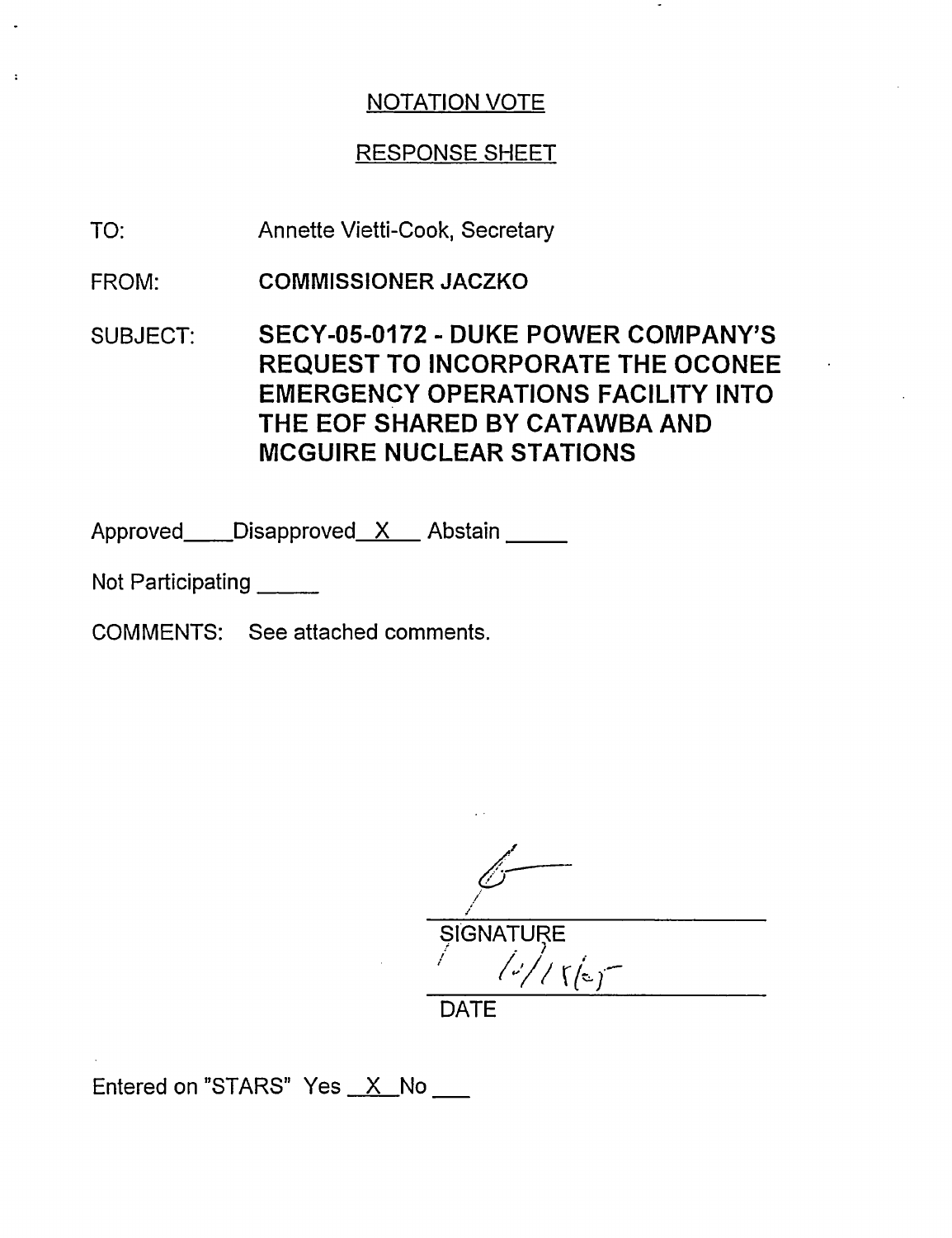#### **Commissioner Jaczko's Vote on SECY-05-0172 Duke Power Company's Request to Incorporate the** Oconee **Emergency** Operations **Facility into the EOF Shared by Catawba and McGuire Nuclear Stations**

I disapprove of the proposal by Duke Power Company to incorporate the Oconee Emergency Operations Facility into the emergency operations facility (EOF) shared by Catawba and McGuire Nuclear Stations.

I appreciate the efforts of the licensee to discuss this action with State officials and the efforts of the staff to ensure effective communications by observing a dual-site drill and interviewing officials. I continue to believe, however, that prior to a Commission decision regarding the granting of an exemption to locate a 'near-site' facility 120 miles from the nuclear power plant, and involving emergency response coordination among multiple States and potentially multiple sites, the Commission should request a thorough analysis of the implications of this proposed action.

As I stated in my vote on SECY-04-0236, Southern Nuclear Operating Company's proposal to establish a common Emergency Operating Facility at its Headquarters, granting an exemption to the Commission's regulations require that the Commission be satisfied that a consolidated EOF will not present an undue risk to the health and safety of the public. In light of the complexity of the coordination of emergency response efforts and the Commission's lack of direction on this subject, I simply am not able to make this finding for this proposal.

This consolidated EOF request raises additional concerns. There are notable public perception issues associated with high-level officials, including some responsible NRC officials, located at a facility over 120 miles away and in a different state from where the event is occurring. Additionally, the ability (or lack thereof) of the NRC to inform the public through the use of the media would seemingly be hampered by this common EOF, as media visibility will most likely be focused on near-site locations.

Finally, I am concerned that while there may be circumstances in which a common EOF does make sense, the Commission has failed to set any standards or limits on the emerging practice of exempting 'near-site" facilities from requirements that they be located near the site. Therefore, the Commission should continue to review these requests on a case-by-case basis.

*'/2* )

Gregory B. Jaczko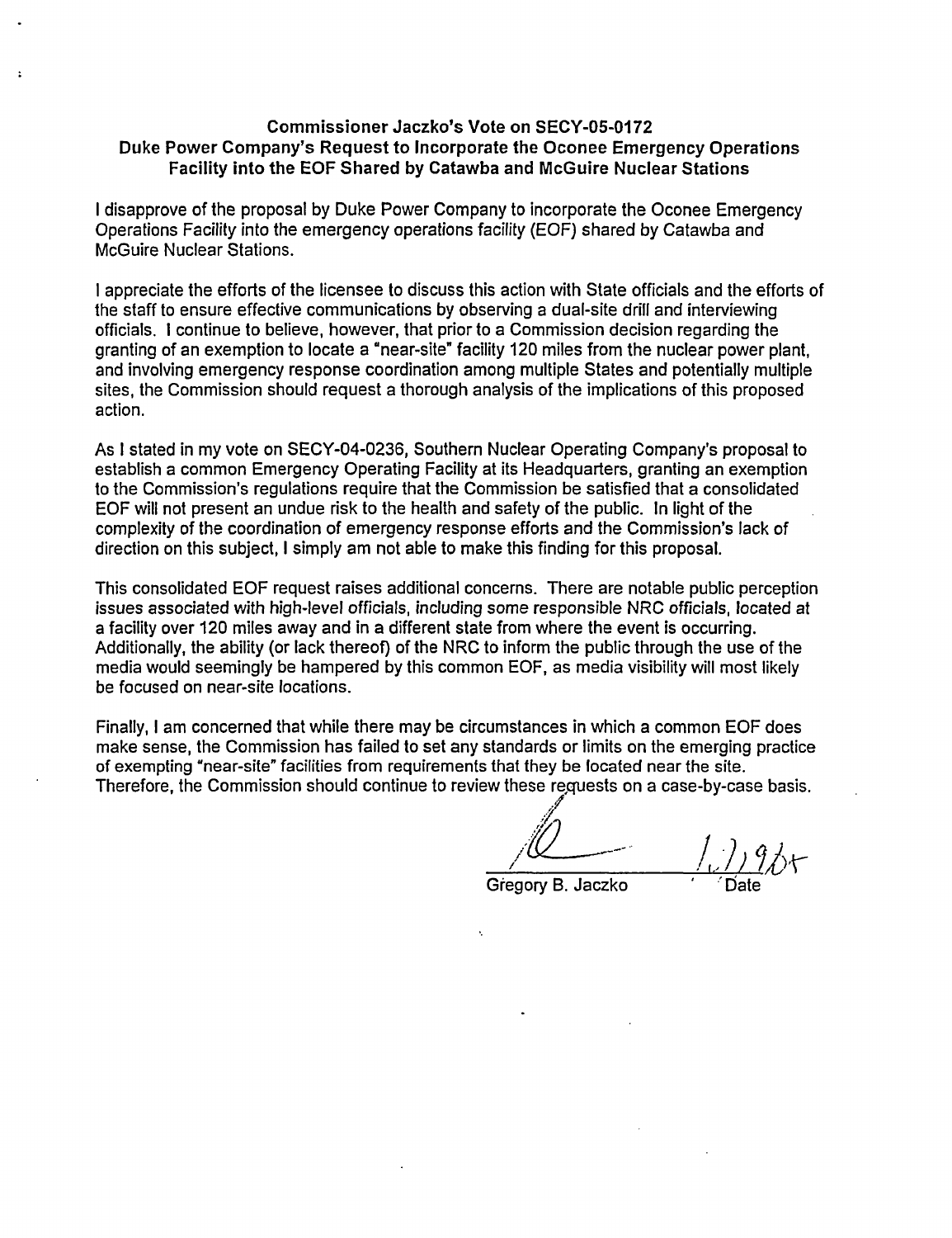# RESPONSE SHEET

TO: Annette Vietti-Cook, Secretary

FROM: COMMISSIONER LYONS

SUBJECT: SECY-05-0172 - DUKE POWER COMPANY'S REQUEST TO INCORPORATE THE OCONEE EMERGENCY OPERATIONS FACILITY INTO THE EOF SHARED BY CATAWBA AND MCGUIRE NUCLEAR STATIONS

Approved <u>x Disapproved</u> Abstain 2008

Not Participating \_\_\_\_\_\_

COMMENTS:

See attached.

SIGNATƯRÉ <u>10/13/05</u> DATE

Entered on "STARS" Yes  $\frac{1}{10}$  No \_\_\_